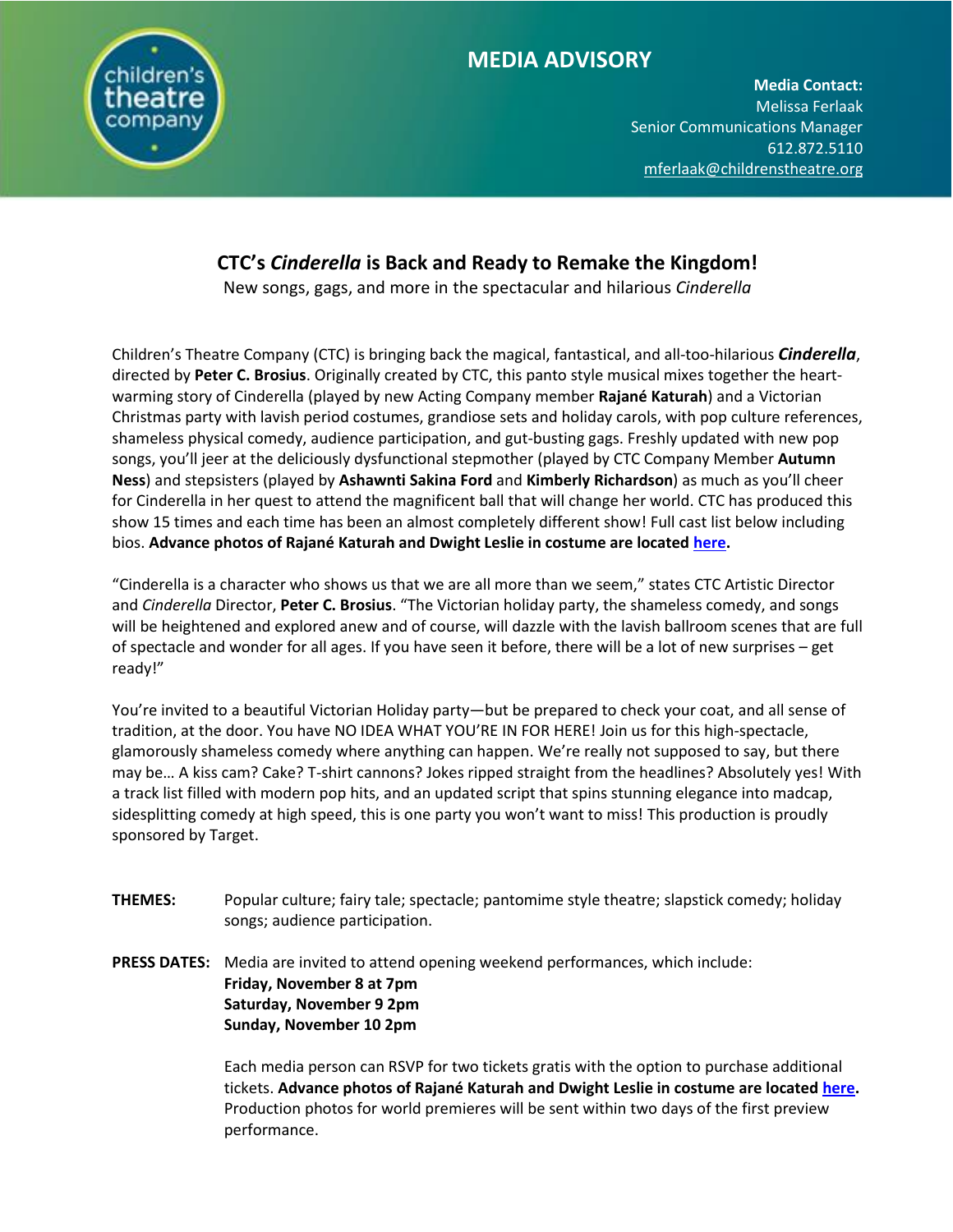# **SOURCE: Children's Theatre Company 2400 Third Ave S, Minneapolis**

MEDIA NOTES: Contact Melissa Ferlaak, Senior Communications Manager, for access to interviews with the creative team, actors, or CTC executive staff.

**Children's Theatre Company (CTC)** is the nation's largest and most acclaimed theatre for young people and serves a multigenerational audience. It creates theatre experiences that educate, challenge, and inspire for more than 295,000 people annually. CTC is the only theatre focused on young audiences to win the coveted Tony Award® for Outstanding Regional Theatre and is the only theatre in Minnesota to receive three Tony® nominations (for its production of *A Year with Frog and Toad*). CTC is committed to creating world class productions at the highest level and to developing new works, more than 200 to date, dramatically changing the canon of work for young audiences.

CTC's engagement and learning programs annually serve more than 93,000 young people and their communities through Theatre Arts Training, student matinees, Neighborhood Bridges, and early childhood arts education programs. ACT One is CTC's comprehensive platform for access, diversity, and inclusion in our audiences, programs, staff, and board that strives to ensure the theatre is a home for all people, all families, reflective of our community. childrenstheatre.org

## **# # #**

# *Cinderella*

Adapted by John B. Davidson Original Music and Arrangements by Victor Zupanc Directed by Peter C. Brosius Choreography by Linda Talcott Lee Music Direction by Jason Hansen

# **Creative Team & Production Staff**

Director | Peter C. Brosius Choreographer | Linda Talcott Lee Music Director | Jason Hansen Scenic and Costume Designer | Eduardo Sicangco Lighting Designer | Paul Whitaker Sound Designers | Sean Healey and Victor Zupanc Puppet Designer | Eric Van Wyk Projection Designer | Craig Gottschalk Stage Manager | Nate Stanger Assistant Directors | Joshua Zapata-Palmer and Benjamin Domask-Ruh Assistant Stage Manager | Todd Kalina Assistant Choreographer | Katie Taintor Assistant Lighting Designer | Dustin Morache

# **Cast**

Cinderella | Rajané Katurah Prince Eric | Dwight Leslie Lord High Chamberlain | Austen Fisher Stepmother | Autumn Ness Dorcas | Ashawnti Sakina Ford Pearl | Kimberly Richardson Fairy Godmother | Alexcia Thompson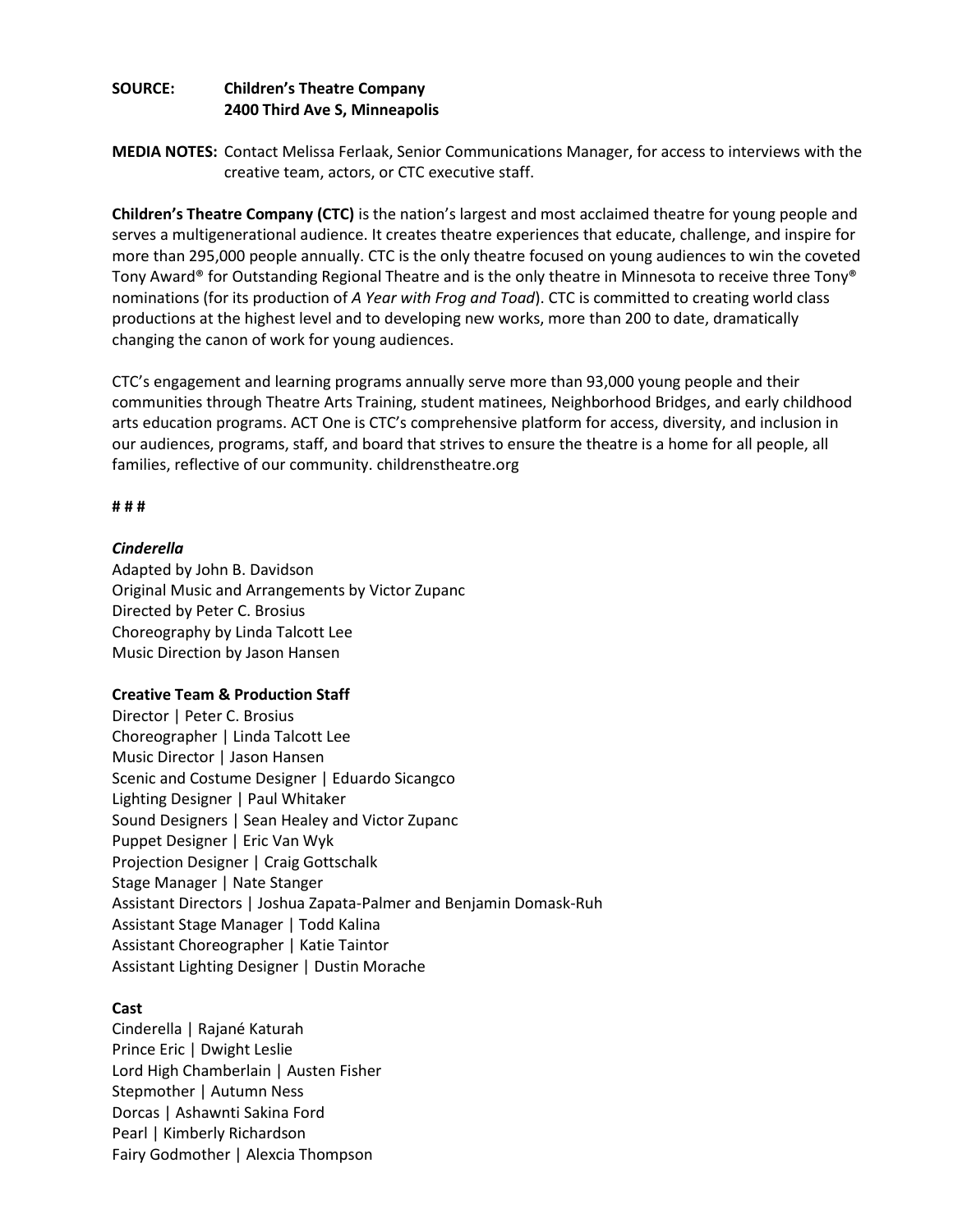## **Ensemble**

Josh Bagley Rowin Breaux Marc Gill Henry Grooms Gabe Kohlbeck Delaney Hunter Gunnar Laughlin Hugo Mullaney Madison Neal Maekalah Ratsabout Janely Rodriguez Carl Swanson Kate Spence Angela Steele Symphonie Whitted Andrea Wollenberg

## **External Understudies**

Ryan London Levin Katie Taintor

# **Runtime: 2 hours, including one 20-minute intermission**

#### **Tickets**:

The Ticket Office is accessible by phone two hours prior to most performances. These posted hours are subject to change. **Email:** [tickets@childrenstheatre.org](mailto:tickets@childrenstheatre.org) (inquiries only, no ticket processing) **Phone:** 612.874.0400 **Website:** [https://childrenstheatre.org](https://childrenstheatre.org/) Subscription packages are available. Please see website for complete details: <https://childrenstheatre.org/tickets/subscribe> Lap passes available for children newborn to three years for \$5

# **ASL/AD Performances: Friday, December 6 at 7pm and Sunday, December 15 at 5pm Sensory Friendly Performance: Friday, December 3 at 7pm**

Group tickets up to 10% off regular tickets for groups of six to nine. Group tickets up to 25% off regular tickets for groups of ten or more.

#### **Performance Dates**

| Sunday, November 3    | 7pm (Preview)                 |
|-----------------------|-------------------------------|
| Tuesday, November 5   | 7pm (Preview)                 |
| Wednesday, November 6 | 7pm (Preview)                 |
| Thursday, November 7  | 7pm (Preview)                 |
| Friday, November 8    | 7pm (Opening)                 |
| Saturday, November 9  | 2pm and 5pm (Opening Weekend) |
| Sunday, November 10   | 2pm and 5pm (Opening Weekend) |
| Friday, November 15   | 7pm                           |
| Saturday, November 16 | 11am and 2pm                  |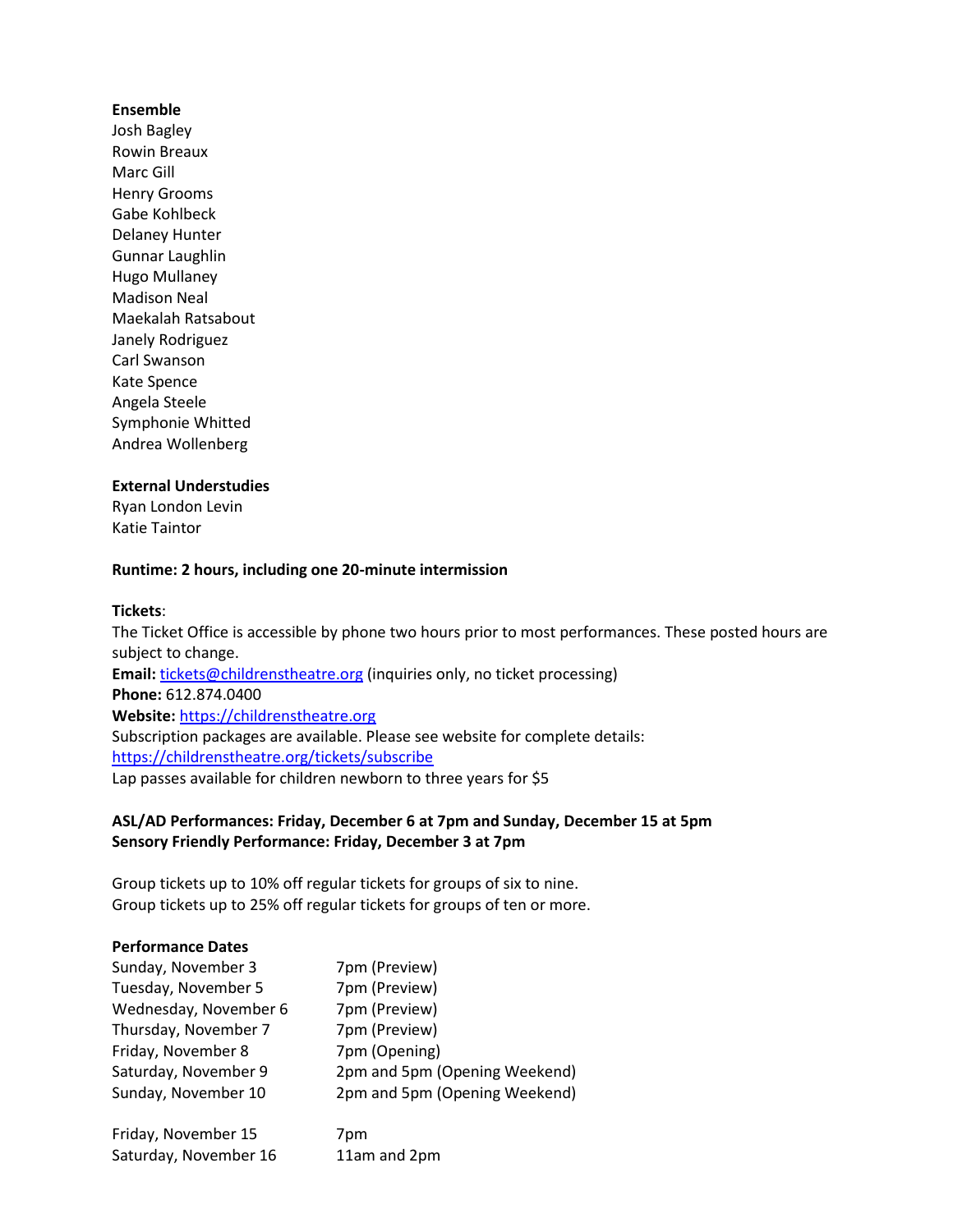| Sunday, November 17    | 2pm and 5pm                        |
|------------------------|------------------------------------|
| Friday, November 22    | 7pm                                |
| Saturday, November 23  | 2pm and 5pm                        |
| Sunday, November 24    | 2pm and 5pm                        |
| Wednesday, November 27 | 7pm                                |
| Friday, November 29    | 2pm and 7pm                        |
| Saturday, November 30  | 11am and 2pm                       |
| Sunday, December 1     | 2pm and 5pm                        |
| Thursday, December 5   | 7pm                                |
| Friday, December 6     | 7pm (ASL/AD Performance)           |
| Saturday, December 7   | 11am and 2pm                       |
| Sunday, December 8     | 2pm and 5pm                        |
| Thursday, December 12  | 7pm                                |
| Friday, December 13    | 7pm                                |
| Saturday, December 14  | 11am and 2pm                       |
| Sunday, December 15    | 2pm and 5pm (ASL/AD Performance)   |
| Thursday, December 19  | 7pm                                |
| Friday, December 20    | 7pm                                |
| Saturday, December 21  | 11am and 2pm                       |
| Sunday, December 22    | 2pm and 5pm                        |
| Monday, December 23    | 2pm and 5pm                        |
| Thursday, December 26  | 2pm and 7pm                        |
| Friday, December 27    | 2pm and 7pm                        |
| Saturday, December 28  | 11am and 2pm                       |
| Sunday, December 29    | 2pm and 5pm                        |
| Tuesday, December 31   | 2pm and 5pm                        |
| Thursday, January 2    | 7pm                                |
| Friday, January 3      | 7pm (Sensory Friendly Performance) |
| Saturday, January 4    | 11am and 2pm                       |
| Sunday, January 5      | 2pm and 5pm (Closing)              |

# **Cinderella Bios**

# **CREATIVE**

# **Peter C. Brosius**

## Director

Peter has directed the world premieres of *Dr. Seuss's The Sneetches the Musical; The Last Firefly; Seedfolks*; *Animal Dance; The Biggest Little House in the Forest;* and others, all of which were commissioned and workshopped through CTC's new play development efforts. Previously, he was the Artistic Director of the Honolulu Theatre for Youth and the Improvisational Theatre Project at the Mark Taper Forum.

**Linda Talcott Lee** Choreographer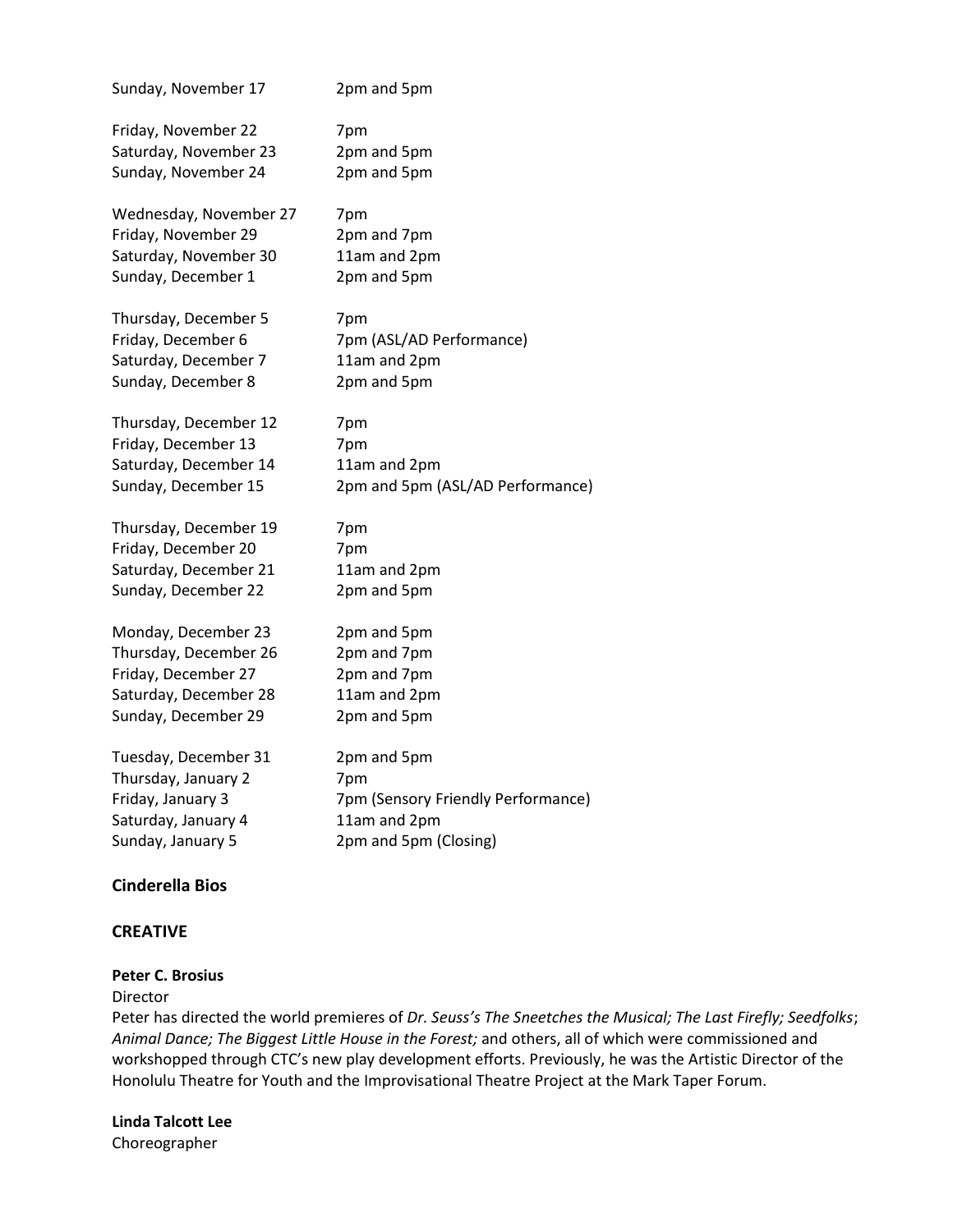**Media Contact:**  Credits include *Roald Dahl's Matilda The Musical, Dr. Seuss's How The Grinch Stole Christmas!; Mulan Jr.; Cinderella* (Children's Theatre Company); and *Beauty and the Beast* (Ordway Center for the Performing Arts). She was awarded an Emmy® for her choreographic work in *The Comedy Hall of Fame* with Jason Alexander and is a Broadway veteran.

## **Jason Hansen**

## Music Director

Jason has worked as music director, composer, orchestrator, arranger, and/or musician on over 50 productions at theaters including Children's Theatre Company, Guthrie Theater, Theater Latté Da, Chanhassen Dinner Theatres, Ten Thousand Things, Mixed Blood Theatre, History Theatre, Arkansas Rep, and Northern Sky Theater. Jason co-directs the senior rock ensemble *Alive&Kickin*.

## **Eduardo Sicangco**

## Scenic and Costume Designer

Eduardo lives in New York and enjoys a varied career designing sets and costumes for opera, musicals, theatre, ballet, film, revues, and arena spectaculars. He is happy to be back at CTC where he designed sets and costumes for *Ramona Quimby* and *Bud, Not Buddy*. Visi[t eduardosicangco.com.](http://eduardosicangco.com/)

## **Paul Whitaker**

## Lighting Designer

CTC: *I Come From Arizona; The Snowy Day and other stories by Ezra Jack Keats*; *Seedfolks*; *Shrek the Musical*; *Annie; Alice in Wonderland*; and *Lizzie Bright and the Buckminster Boy,* among others. He is a graduate of Macalester College and the Yale School of Drama. Paul is a Senior Lighting Designer/Theatre Consultant for Schuler Shook.

## **Sean Healey**

#### Sound Designer

Local: Jungle Theater, Open Eye Figure Theatre, Guthrie Theater, Theater Latté Da, Frank Theatre, Ordway Center for the Performing Arts, and Flying Foot Forum. Regional: Dallas Theater Center, The Old Globe, New Victory Theatre, Arizona Theater Company, Seattle Children's Theatre, Mark Taper Forum, Cornerstone Theater, The Actors' Gang, Pasadena Playhouse, and The Zach Theater. Sean received an Ivey Award in 2009. He holds a B.F.A. from CalArts.

#### **Victor Zupanc**

#### Sound Designer

Victor is credited with approximately 300 productions as Composer, Musical Director, and Sound Designer throughout the country and around the world winning many awards and honors. Victor often composes for orchestras, choirs, films, and also for NPR. This is Victor's 30<sup>th</sup> season as Music Director/Composer at CTC. [victorzupanc.com](http://victorzupanc.com/)

# **Eric J. Van Wyk**

# Puppet Designer

Eric has designed puppetry and scenery for multiple Children's Theatre Company productions including *Babe the Sheep Pig; Cinderella*; and *The Last Firefly.* Regional credits include Open Eye Figure Theatre, Imagination Stage, Washington Ballet, and The Hong Kong Ballet. His company WonderStruck Theatre created *Mop Dog* and the upcoming premiere of *The Elephant Speaks Jazz.*

# **Craig Gottschalk**

#### Projection Designer

Projection Design credits include *Roald Dahl's Matilda The Musical*, *Dr. Seuss's How The Grinch Stole Christmas!*; *The Wiz*; *Cinderella*; and *The Wizard of Oz*. Other CTC credits include lighting designs for *The*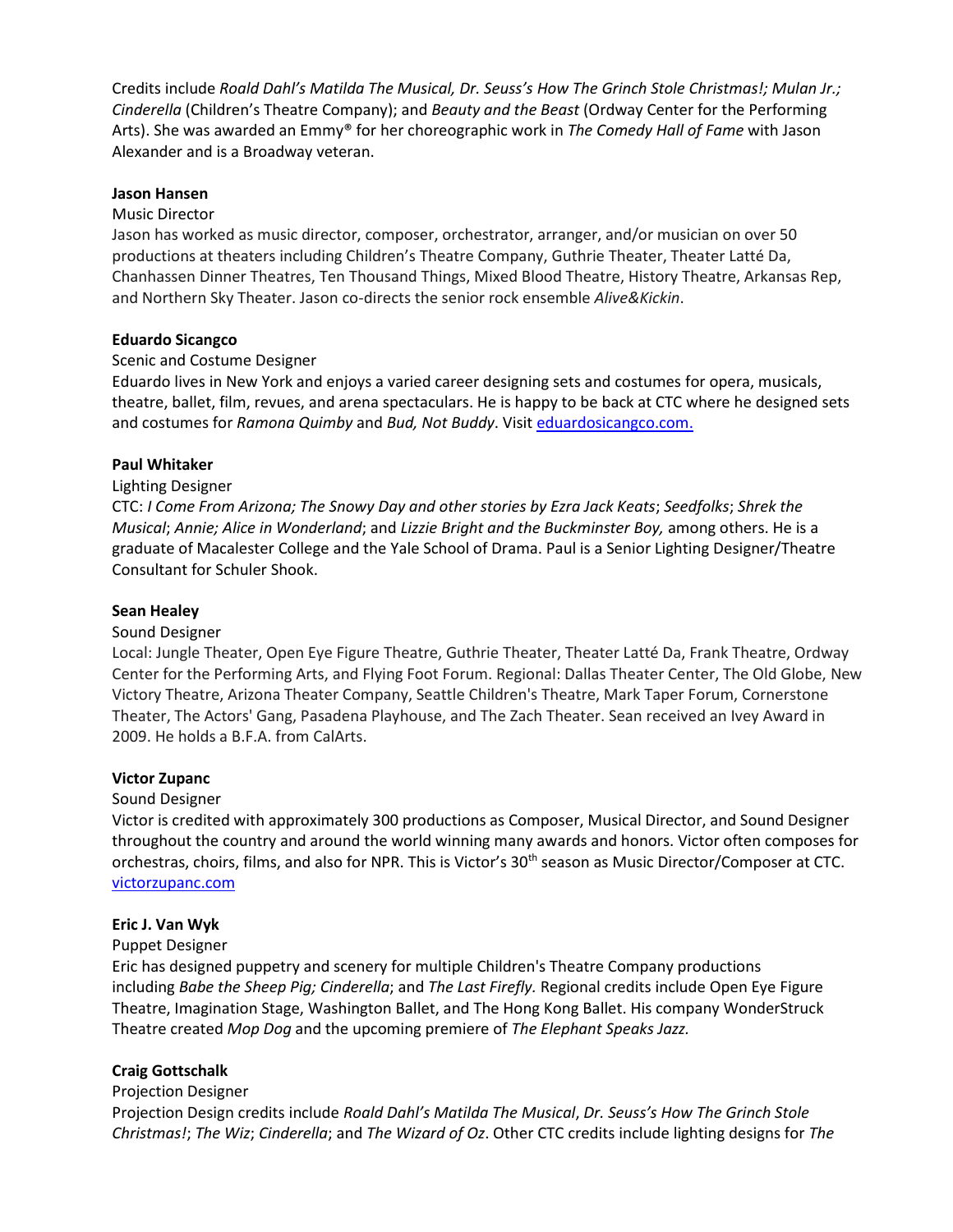**Media Contact:**  *Best Summer Ever*; *Corduroy*; and *Animal Dance*. Regional credits include *Mary Poppins* (Artistry); *Blues in*  the Night; Always Patsy Cline; Bombitty of Errors; and Route 66 (Milwaukee Repertory Theater).

# **Miriam Weisfeld**

## Dramaturg

Miriam was previously Senior Vice President at The Araca Group (Broadway) and Associate Artistic Director of Woolly Mammoth (Washington, D.C.). Additional credits: New York Theatre Workshop, American Repertory Theatre, Steppenwolf Theatre, Actors Theatre of Louisville. M.F.A., ART/Moscow Art Theatre Institute at Harvard University. Adjunct faculty, Minneapolis College of Art and Design.

## **Nate Stanger**

## Stage Manager

Nate is joyously returning for his third consecutive holiday show, having stage managed the last two productions of *Dr. Seuss's How The Grinch Stole Christmas!*. His other CTC credits include: *Dr. Seuss's The Lorax; The Abominables; Dr. Seuss's The Sneetches the Musical; Diary of a Wimpy Kid the Musical; The Jungle Book;* and *The Snowy Day and other stories by Ezra Jack Keats*. Since graduating from the University of Minnesota, he has been fortunate enough to work with such companies as the Guthrie Theater, the Ordway Center for the Performing Arts, Park Square Theatre, Walking Shadow Theatre Company and Perseverance Theatre in Juneau, Alaska.

## **Joshua Zapata-Palmer**

## Assistant Director

Josh is a Twin Cities film and theatre artist. He directed *The Importance of Being Earnest* (Bad Mime Productions); *The Wedding Reception* (Farmington High School); *Tom Sawyer* (Prairie Fire Children's Theater), and assistant directed *Snow White* (CTC). He performs regularly with Benjamin Domask-Ruh and has worked with National Theatre for Children.

# **Benjamin Domask-Ruh**

#### Assistant Director

Benjamin is a contemporary circus and physical theatre director, performer, and clown based in Minnesota and performing worldwide. He is an artist-duo with Joshua Zapata-Palmer, a teaching artist with COMPAS, and most recently performed his solo show, *Hodge Podge*. Benjamin is professionally managed by Afton Benson.

#### **Todd Kalina**

# Assistant Stage Manager

Todd is thrilled to be back at CTC this holiday season. Other CTC credits include: *Dr. Seuss's How The Grinch Stole Christmas; Cinderella*; and *Romeo & Juliet.* He has worked locally at Theater Latté Da, Guthrie Theater, and Ordway Center for the Performing Arts. Other credits include work on Broadway, Off-Broadway, The Tony Awards®, NFL® Honors, The Juilliard School, and many readings and workshops. Thanks to Nate and Jenny. Happy Holidays to all!

# **CAST**

# **Rajané Katurah**

#### Cinderella

Rajané is excited to perform in her first role as an Acting Company Member. Her previous CTC credits include *Dr. Seuss's How The Grinch Stole Christmas!; The Wiz; and Dr. Seuss's The Lorax*. Rajané has also been seen on various stages around the Twin Cities such as Ordway Center for Performing Arts, Ten Thousand Things, Penumbra Theatre, and Park Square Theatre.

#### **Dwight Leslie**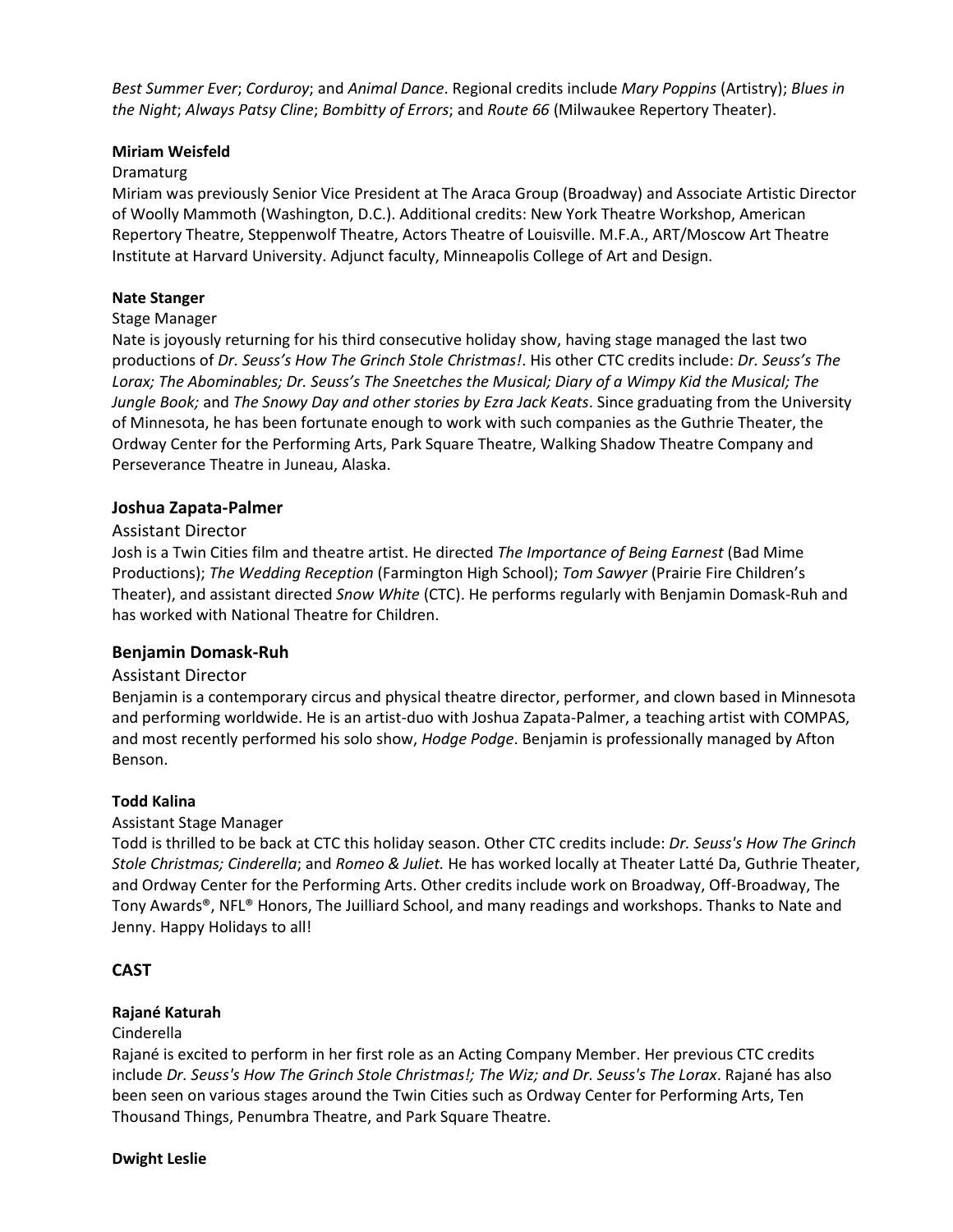# Prince Eric, Ensemble

Children's Theatre Company credits: *Roald Dahl's Matilda The Musical; Dr. Seuss's How The Grinch Stole Christmas!; Last Stop on Market Street; The Wiz; and Corduroy. Ordway: Smokey Joe's Café and Mamma*  $\mathbf{t}$ Productions: *World of Wonder*. McLeod Summer Playhouse: *Joseph and...Dreamcoat* and *Rock of Ages*. *Mia!*. Enlightened Theatrics: *HAIR*. New Theatre in the Square: *Next to Normal*. Matt Davenport Gainesville Theatre Alliance: *Godspell; Mary Poppins; Beauty and the Beast*; and *Once on This Island*.

#### **Austen Fisher**

## Lord High Chamberlain, Ensemble

Austen is thrilled to be returning to CTC for his third consecutive holiday show! Austen is an improviser and musical director as well as a working actor and teaching artist all over the Twin Cities. He's been lucky enough to work at Guthrie Theater, Theater Latté Da, Children's Theatre Company, and Montana Shakespeare in the Parks.

## **Autumn Ness**

## Stepmother

Happy Holidays! Autumn is celebrating 20 seasons with the CTC acting company, and some favorite shows include: *Roald Dahl's Matilda The Musical*, *The Biggest Little House in the Forest; Dr. Seuss's The Lorax; Cinderella*; *The Jungle Book; Shrek The Musical*; *Romeo and Juliet*; and *The Lion, the Witch, and the Wardrobe.* Autumn is a recipient of the 2018 Fox Foundation Actor Fellowship.

## **Ashawnti Sakina Ford**

Dorcas

Ashawnti has enjoyed performing, directing, teaching, and writing all around the world. She loves improvising with Blackout Improv and has had the wonderful opportunity to perform in shows like *The Great Divide* (Pillsbury House Theatre); *A Crack in the Sky; Teen Idol* (History Theatre); and *Measure for Measure* (Rough Magic).

#### **Kimberly Richardson**

Pearl

Kimberly previously appeared in CTC's *A Special Trade* and *The Cat in the Hat*. She has worked locally as an actor, dancer, and choreographer with companies including Ten Thousand Things, Open Eye Figure Theatre, TigerLion Arts, History Theatre, and Sod House Theater. Kimberly received a 2016 – 2017 McKnight Theatre Fellowship.

# **Alexcia Thompson**

# Fairy Godmother, Ensemble

Alexcia is thrilled to be returning to CTC where she was a Performing Apprentice last season. She graduated with a B.F.A. in Musical Theatre from Howard University. Alexcia has enjoyed roles in *Ain't Misbehavin* (Howard University); *Next to Normal* (Bayou Theatre Company); *The Tempest* (Sweet Tea Shakespeare); *Dr. Seuss's How The Grinch Stole Christmas!* and *Roald Dahl's Matilda the Musical* (Children's Theatre Company); and *Curious Incident of the Dog in the Nighttime* (Yellowtree Theatre).

#### **Josh Bagley**

#### Ensemble

Josh is thrilled to be making his CTC debut! Recent productions include *Our Town; Mary Poppins; The Music Man* (Artistry); *The Chanukah Guest (*Minnesota Jewish Theatre Company); *Disney's The Little Mermaid; Seussical; Joseph…Dreamcoat* (Morris Park Players); *High School Musical, Jr.* (Blue Water Theatre Company); and *The Wizard of Oz* (Heilicher School).

# **Rowin Breaux**

Ensemble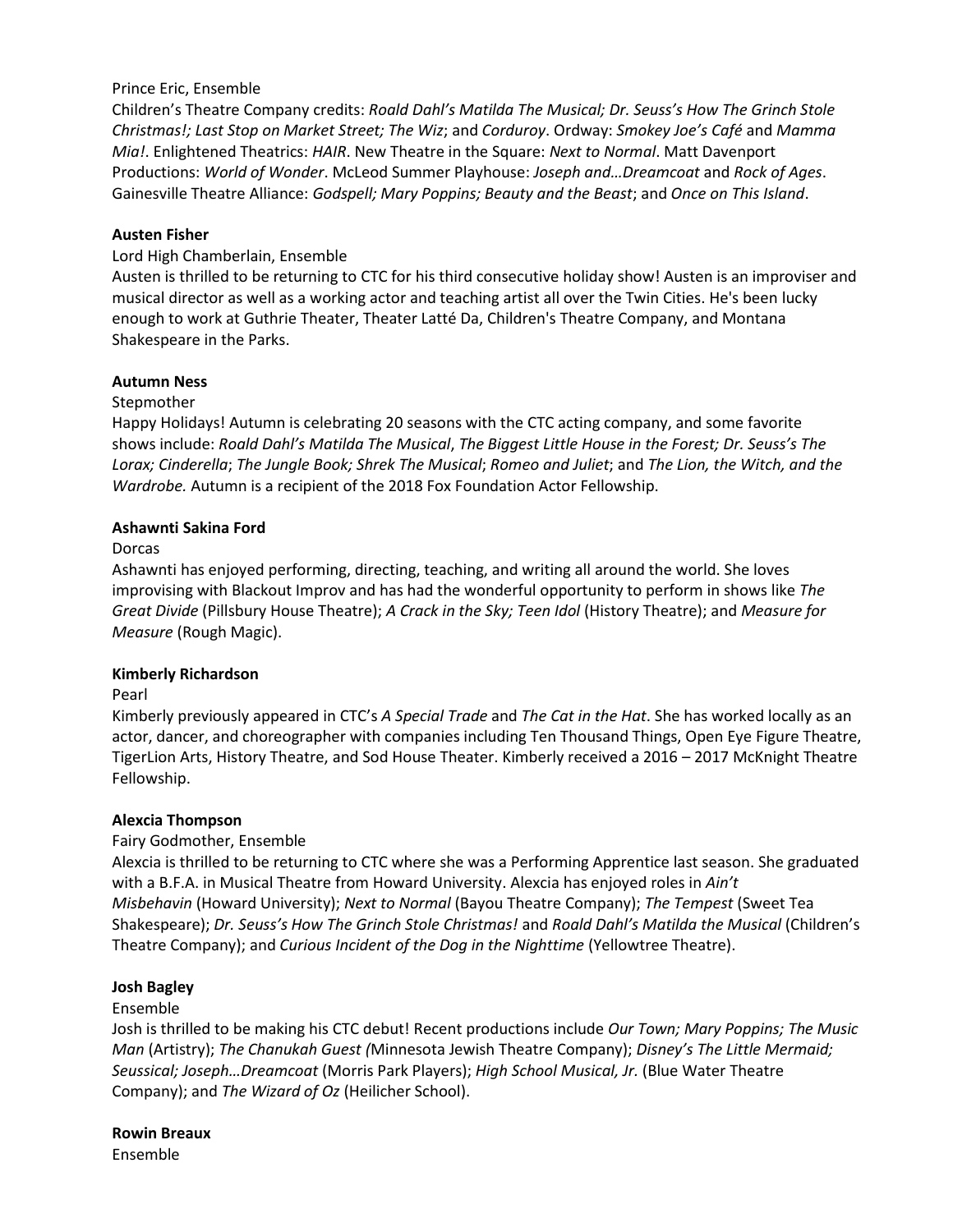Rowin M. Breaux has most recently been seen in *Roald Dahl's Matilda The Musical* at CTC where he was last year's Performing Apprentice. Rowin has previously been seen with Cross Community Players and as Benny Southstreet in Lyric Arts' *Guys and Dolls*. He is stoked to be back on CTC's stage for *Cinderella*.

## **Marc Gill**

## Ensemble

Marc Gill is a semi-recent transfer from Memphis, Tennessee. While in the Mid-South, Marc has enjoyed roles in *Rent*; *Kiss Me, Kate*; and *Sister Act* at Playhouse on the Square and *Chicago* and *Six Degrees of Separation* at Theatre Memphis. Marc has also worked with some wonderful Minnesota-based companies including Sidekick Theatre, Minnsky Theatre, Children's Theatre Company, What's Next Productions, and GTC Dramatics.

## **Henry Grooms**

#### Ensemble

Henry is delighted to be making his CTC debut. Henry's enjoyed roles in *Mary Poppins Jr.* (CTC's Theatre Arts Training); *Little Mermaid*; *My Fair Lady; Seussical;* and *Joseph and the Technicolor Dreamcoat* (Morris Park Players); *Mary Poppins* and *Willy Wonka* (St. Anthony Community Theater). Henry is grateful for all the support from family and friends!

## **Gabe Kohlbeck**

#### Ensemble

Gabe Kohlbeck is delighted to be making his CTC debut in *Cinderella*! He is a senior at Saint Paul Conservatory for Performing Artists, studying musical theatre. He has recently been seen as Greg in *A Chorus Line* and James in *HAIR*. Gabe would like to thank his BFF Ananda, and everyone in his life for all the love and support. IG: @gabekohlbeck

#### **Delaney Hunter**

#### Ensemble

Delaney is delighted to return to Children's Theatre Company after recently appearing in *Roald Dahl's Matilda The Musical*. She has also enjoyed roles in *Chicago* with CTC's Theatre Arts Training; *Mary Poppins*  at Stages Theatre Company; *Beauty and The Beast; Mary Poppins;* and *Hello Dolly!* at Chanhassen Dinner Theatres; and *A Christmas Carol* at Guthrie Theater.

#### **Gunnar Laughlin**

#### Ensemble

Gunnar is ecstatic to be in his second show at CTC, previously appearing in *Roald Dahl's Matilda The Musical*. Gunnar has also been in shows at Blue Water Theatre Company including *Curtains*; *Lord of the Flies*; *Dog Sees God*; *Hello Dolly!*; and more. He truly hopes you enjoy the show!

# **Hugo Mullaney**

#### Ensemble

Hugo is delighted to return back to Children's Theatre Company after recently performing in *Roald Dahl's Matilda the Musical*. He has also enjoyed roles in *The Secret Garden* and *Mary Poppins* (Wayzata High School) and productions at Blue Water Theatre Company. Other performances include Minneapolis Family Fringe Festival (Barbara Barker Center) and Twin Cities Tap Fest (The Cowles Center).

# **Madison Neal**

#### Ensemble

Maddie's CTC performances include *Dr. Seuss's How The Grinch Stole Christmas!; Diary of a Wimpy Kid the Musical*; *Carrie, The Musical*; and *I Come From Arizona*. She's performed with YAI, Contra Theatre Company, Mixed Precipitation, SteppingStone Theatre, and other troupes. She attends CTC's Pre-Professional Institute, class of 2020.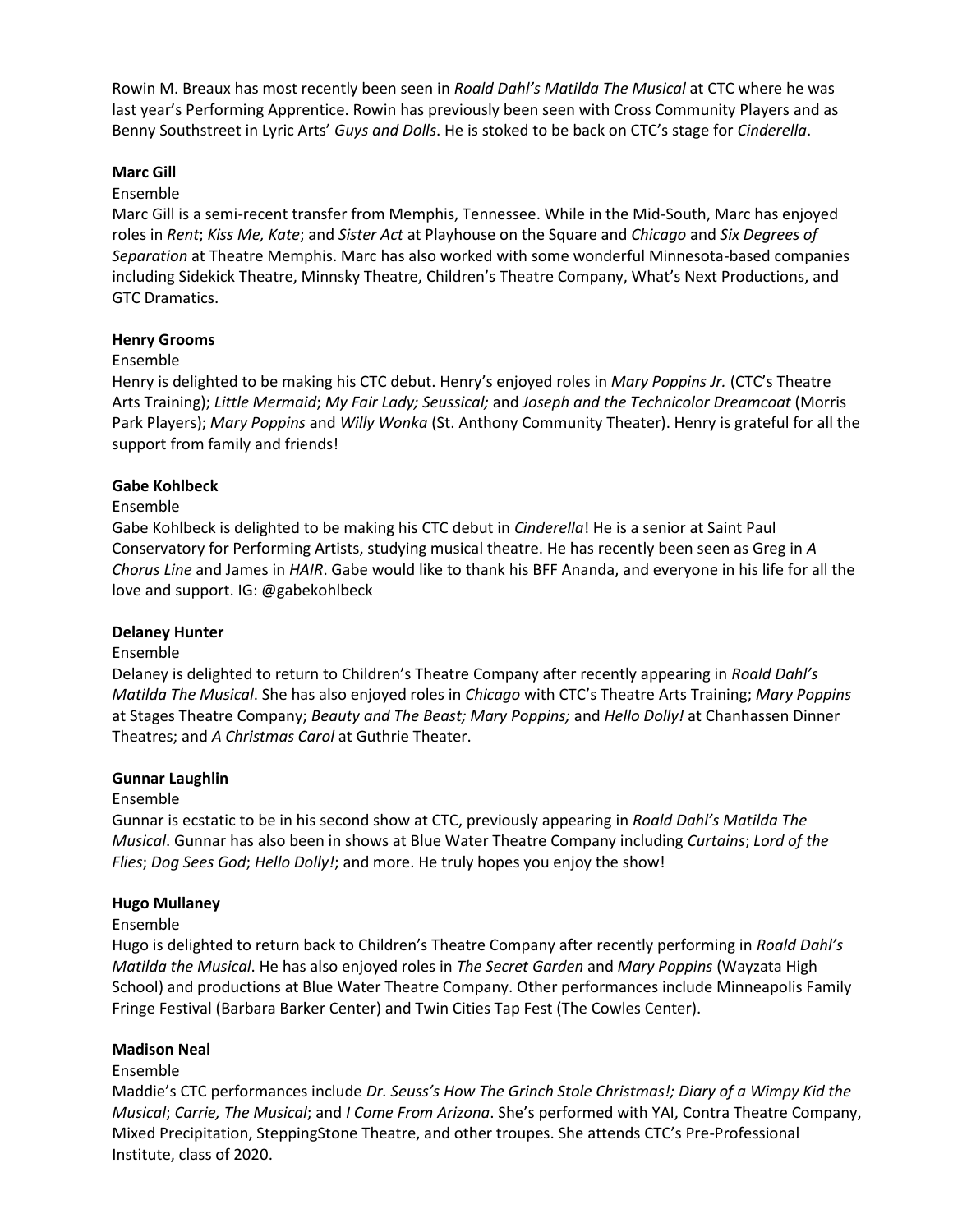# **Maekalah Ratsabout**

## Ensemble

Maekalah has appeared in *Hot Asian Doctor Husband* (Theater Mu); *Lilly's Purple Plastic Purse* (Woodbury Community Theatre); and *Joseph and the Amazing Technicolor Dreamcoat* (East Ridge High School).

## **Janely Rodriguez**

## Ensemble

Janely is a Miami native and Brenau University graduate. She has enjoyed roles in *In the Heights* (Gainesville Theatre Alliance); *Paige In Full* (Alliance Theatre); and *Schoolhouse Rock!* (Birmingham Children's Theatre). Janely is very excited to continue her journey with Children's Theatre Company as a Performing Apprentice.

## **Carl Swanson**

## Ensemble

Carl is excited to be making his CTC debut! Carl has enjoyed roles in *NOËL the Musical* (national tour); *The Drowsy Chaperone; Wit* (Artistry); *If/Then; Bright Star* (Lyric Arts); and *Ain't it a Grand and Glorious Feeling?* (Theatre Elision). Hope you enjoy the show! [carldswanson.com](http://www.carldswanson.com/) Instagram: @carldswan

## **Kate Spence**

#### Ensemble

Kate is thrilled to be returning to CTC after performing in *Roald Dahl's Matilda The Musical* this past spring! Recent theatre credits include *A Charlie Brown Christmas*; *Beauty and the Beast* (Steppingstone Theatre); and *Hairspray* (Ashland Productions). Choreography credits include *Nate the Great*; *Junie B. Jones* (Steppingstone Theatre). When not on stage, she enjoys baking and fighting for climate justice!

#### **Angela Steele**

#### Ensemble

*Cinderella* is Angela's CTC debut. Previous credits: *Holiday Inn* (Chanhassen Dinner Theatres); *Oliver!* (Theater Latté Da); *Footloose*; *Legally Blonde*; *The Drowsy Chaperone*; *Hairspray* (Artistry); and *Orphan Train* (History Theatre). Angela received the 2014 Spotlight Triple Threat award. Originally hailing from New Zealand, Angela has been seen on screen in *Coca Cola Christmas in the Park*; *Top of the Class*; and *Bridge to Terebithia*.

#### **Symphonie Whitted**

# Ensemble

Symphonie has enjoyed roles in *Fidgety Fairy Tales* (Minnesota Association for Children's Mental Health); *Hairspray Jr.* (Youth Performance Company); *Carrie, The Musical; Shrek Jr.; Annie Jr.; Dr. Seuss's How The Grinch Stole Christmas!; James and the Giant Peach Jr.;* and *Last Stop on Market Street* (Children's Theatre Company).

#### **Andrea Wollenberg**

# Ensemble

This is Andrea's first CTC show! She has been a Twin Cities actor for 20 years at many venues, including Guthrie Theater, Ordway Center for the Performing Arts (*Cinderella),* History Theatre, and Park Square Theatre. Regional credits include theaters is Michigan, Vermont, and New York City. Andrea's M.F.A. is from the University of Virginia.

#### **External Understudies**

**Ryan London Levin**  External Understudy